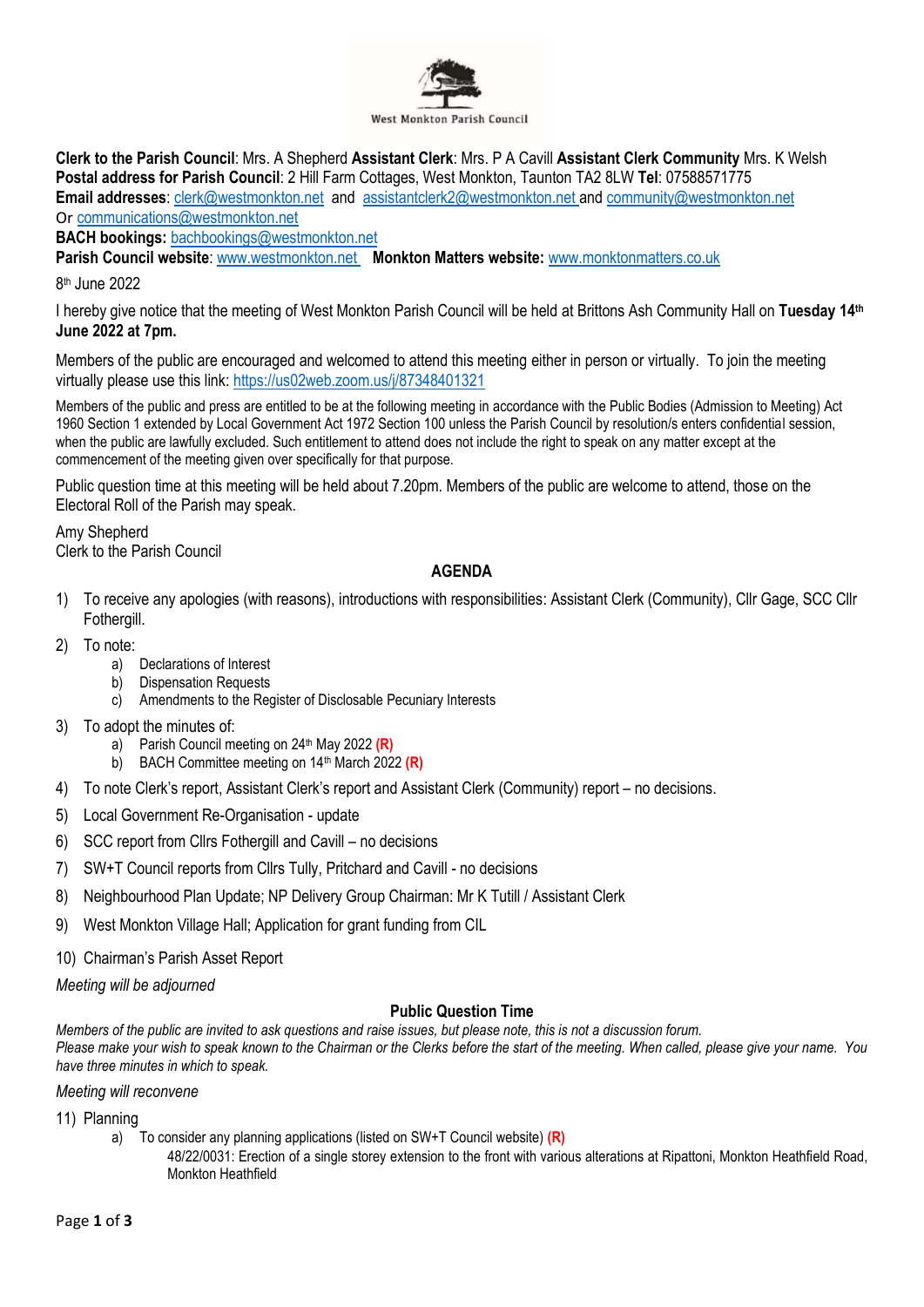48/22/0029: Outline application with all matters reserved, (except for access), for the erection of 4 No. business units, ancillary parking, landscaping, internal access roads and associated infrastructure and engineering works on land formerly known as White Cottage, The Hatcheries, Monkton Heathfield

- a) To note that Planning decisions made are available on SW+T Council website filed under the application number
- 12) Sports Pitches / BMX Track: Update
- 13) Community
	- a) Queen's Platinum Jubilee celebrations in the Parish: Feedback
	- b) Community Fridge: Update
	- c) Tree planting in memory of Linda Cheetham
- 14) Reports, including recent developments, matters to consider and decisions to be made:
	- a) Bathpool Flood Warden: Mr Kevin Perry.
	- b) Councillors with roles of responsibility (not all Councillors will have a report to make) Footpaths: Cllr Gage BACH: Cllr Gage: BACH Extension Update. Highways: Cllr Besley Water Resilience: Cllrs Cavill and Hall Safe Routes to School: Cllr Tully Public Open Spaces, Recreation and Children's Play Areas: Cllr Hope Transportation: Cllr Elliston
	- c) Communications Report: Update Clerk.
	- d) GDPR Nothing to report.
	- e) WMPC Chairman: Cllr Haskins.
	- Representatives on outside bodies/Response to Consultations:
	- f) West Monkton Village Hall Management Committee; Cllr Tully to report
	- g) The Spital Trust: Cllr Ellis to report.
	- h) Any other events at which WMPC was represented.
	- $i)$  Consultation responses to be developed *l* approved for submission: A358 Dualling Scheme Supplementary Consultation – Deadline 26th June. CGR Second Consultation  $(14<sup>th</sup>$  June – 26<sup>th</sup> July)
- 15) Annual Policy Review: Review of policies including: **(R)**

Risk Assessment and Management Complaints / Disciplinary Procedure Equality Policy Training Policy Recruitment Policy Working Party Protocol Volunteering Policies

- 16) Clerk's Roles Proposal **(R)**
- 17) Finance
	- a) BACH Finance to 31st May 2022
	- b) Quotes **(R)**
	- c) To receive receipts and payments, approve payments **(R)**
	- d) To note bank reconciliation and budget check
	- e) Bank accounts
- 18) Other matters for report only items for discussion no decision
	- a) Items for next meeting agenda by Monday 20<sup>th</sup> June 2022 or Monday 4<sup>th</sup> July 2022

## **Confidential Session:**

- *(Due to confidential lease negotiations being discussed)*
- 19) Country Park. Lease update
- *(Due to confidential negotiations with the Developer)*
- 20) MH1 POS adoption and Sports Pitches transfer: Update
- 21) Dates of forthcoming meetings:

**Parish Council:**

**Second Tuesday** in the month (Business focused meeting) 2022:  $12^{th}$  Jul,  $9^{th}$  Aug,  $13^{th}$  Sep,  $11^{th}$  Oct,  $8^{th}$  Nov,  $13^{th}$  Dec. **Fourth Tuesday** in the month (Community / project focused meeting) 2022: 28th Jun, 26th Jul, 23rd Aug, 27th Sep, 25th Oct, 22nd Nov.